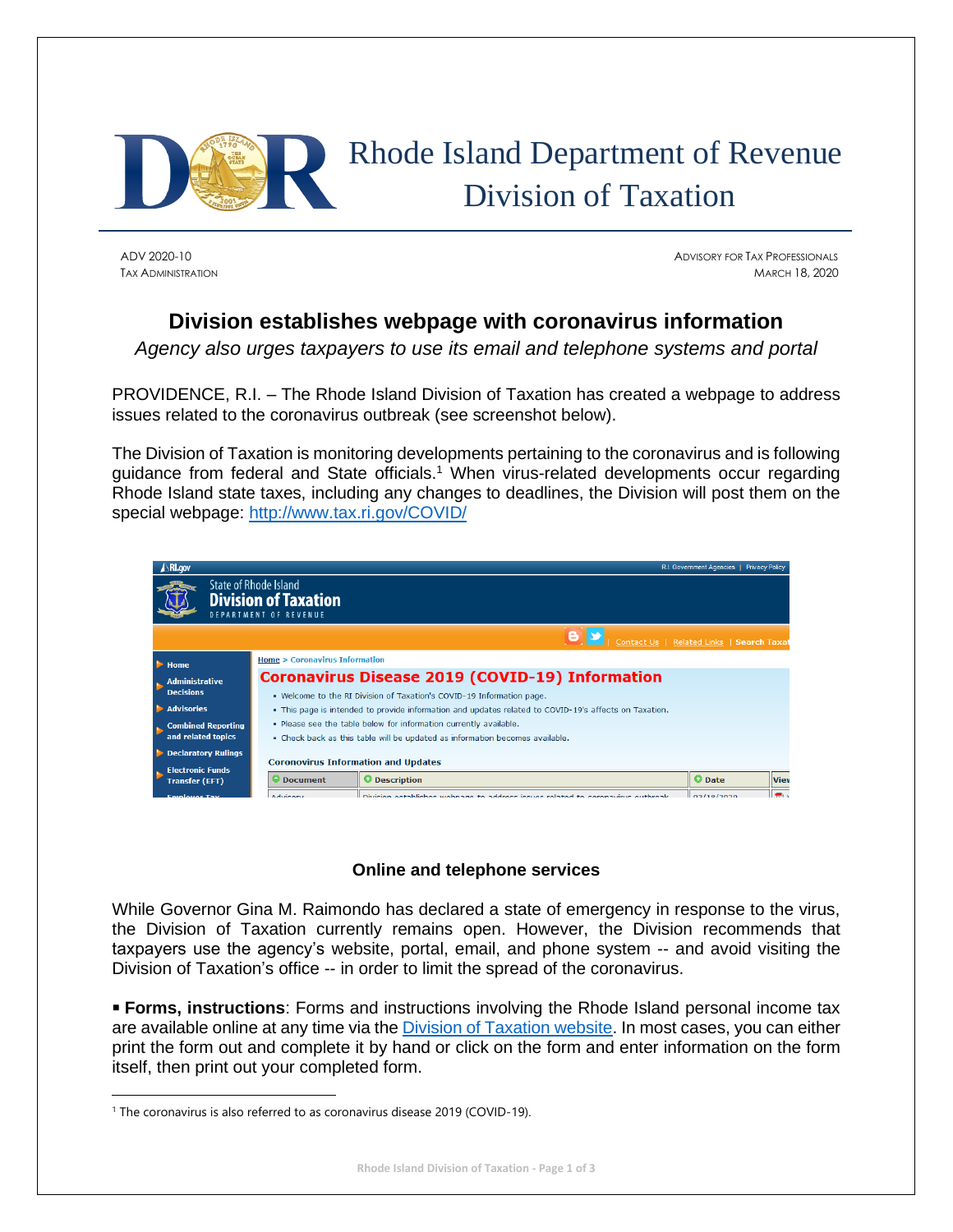▪ **E-file**: If you use a paid preparer, or you prepare your own return, make sure to have it filed electronically. E-filed returns are processed more quickly than paper returns. There are fewer errors. Also, e-filing is the only way to have your Rhode Island personal income tax refund deposited directly into your bank account (assuming a complete and accurate return is filed). Direct deposit is not available for returns filed on paper.

■ **Free File**: For those who cannot afford a paid preparer, one option is the [Rhode](http://www.tax.ri.gov/misc/efile.php)  [Island Free File program,](http://www.tax.ri.gov/misc/efile.php) which lets you prepare your own federal and Rhode Island returns online, and e-file them, at no charge.



▪ **Volunteer preparers**: Can't afford a paid preparer? There are many sites throughout the region where volunteers will prepare and e-file your returns for you. However, please check in advance with the entity or agency to determine if office hours have been limited due to the coronavirus. Volunteer sites are operated by the Volunteer Income Tax Assistance (VITA) program and the AARP Foundation Tax-Aide Program. Learn more about volunteer preparers from [the IRS](https://www.irs.gov/individuals/free-tax-return-preparation-for-you-by-volunteers)  [website.](https://www.irs.gov/individuals/free-tax-return-preparation-for-you-by-volunteers) The IRS also has an online tool you can use to [search for a volunteer preparer near you.](https://irs.treasury.gov/freetaxprep/) For information about the AARP Foundation Tax Aide Program, click [here.](https://www.aarp.org/money/taxes/aarp_taxaide/?intcmp=FTR-LINKS-INFO-TAXAIDE-EHWERE)

**. What's new**: The Division of Taxation has posted a [special edition of its](http://www.tax.ri.gov/newsletter/Rhode_Island_Division_of_Taxation_Newsletter_Filing_Season_2020.pdf) newsletter, spelling out what's new for the current tax-filing season from a Rhode Island tax standpoint.

**• Pensions:** The Division has updated its [guide to the personal income tax break](http://www.tax.ri.gov/notice/Pub_2020_01_pension_income_guide_02_27_20.pdf) involving income from 401(k) plans, 403(b) plans, Section 457 plans, military retirement pay, federal government pensions, state government pensions, local government pensions, private-sector pensions, annuities, and certain other such sources.

**Tax payments**: Many of the taxes and fees administered by the Division can be paid online by clicking [here,](https://www.ri.gov/taxation/business/index.php) [here,](https://taxportal.ri.gov/) or [here.](http://www.tax.ri.gov/misc/creditcard.php)

**Refunds:** When you file your Rhode Island personal income tax return, you may be due a personal income tax refund. If you are, you can check the status of your refund by using the ["Where's my tax refund?" interactive tool](https://www.ri.gov/taxation/refund/) on the Rhode Island Division of Taxation's website.

Enter the required information as shown on the screen - including your Social Security number, filing status (whether you file your return as "married" or "single", for example), and the amount of your expected refund.



Assuming that all data has been correctly entered, the tool should offer a prompt response to your query. The Division updates the online tool nearly every business day during filing season.

What if your refund is not available? The online tool has a number of separate messages to give taxpayers and tax preparers a better idea of any issue that may be delaying the processing of the return and any associated refund.